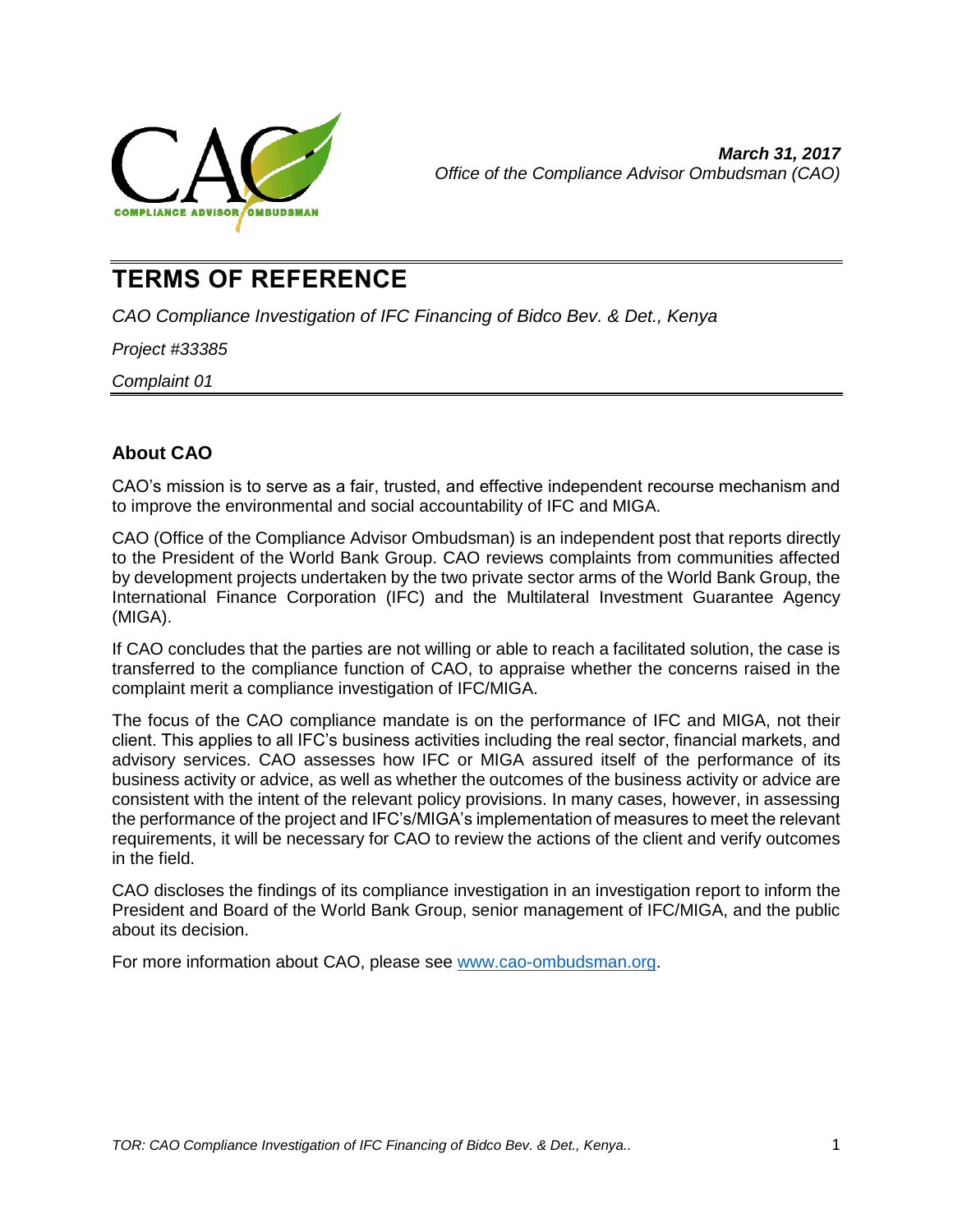#### **Background to the Investment**

Bidco Oil Refineries Limited ("Bidco" or "the Client") is a Kenyan private limited liability company. Bidco generates its revenues from the sale of cooking fats, edible sunflower, soybean, maize and palm oils, soaps and detergents, baking powder and animal feed<sup>1.</sup>

In 2014 IFC approved an investment to Bidco. The investment consisted of an A-loan of up to US\$23 million and a syndicated B-loan of up to US\$13.5 million to support the construction and operation of new facilities, intended to expand Bidco's capacity in fast moving consumer goods. More specifically this targeted the construction and operation of an extension of Bidco's detergent facility in Thika and a new beverage facility in Tatu City. Total project cost was estimated at US\$46 million. Commitment of the A-loan took place almost immediately thereafter, while the B-loan was committed in December 2014. First disbursement of the A and B loans occurred in June 2016.

#### **The Complaint**

 $\overline{\phantom{a}}$ 

In June 2016, CAO received a complaint regarding Bidco's operations in Thika. The complaint was filed by Bidco Truth Coalition on behalf of current and former workers.

The complaint alleges violations of IFC Performance Standard 2 (labor and working conditions), including:

- Long hours of work without regular breaks. According to complainants, employees are expected to work overtime on days off, and these hours are neither registered nor paid for by the Client;
- Denial of payment of benefits such as sick and annual leave. Complainants question how maternity leave is awarded and claim that wages are not in line with the cost of living;
- Discrimination in relation to supervisory positions within certain departments;
- Loss of retirement benefits. According to complainants, after the completion of six consecutive months at work, casual workers are deemed permanent workers. Leave days, gratitude payment, and other benefits related to previous years' employment were not taken into account when casual workers started working on a contract basis. Complainants also allege that as a result from the transition from casual to contract-basis work some workers had their contract terminated without prior notice or payment of benefits;
- Non-distribution of personal protective equipment (PPE). Complainants also allege that quality of PPE is not good enough considering the tasks they pursue. Further, complainants claim that whether PPEs is lost or damaged they are required to bear the cost for replacement. They also allege that there is discrimination on distribution of PPEs based on their tribal background;

<sup>1</sup> In February 2015, Bidco Oil Refineries Limited changed its name to Bidco Africa Limited. However, the Loan Agreement was signed between IFC and Bidco Oil Refineries Ltd. Therefore, this TOR refers to the company's name as used the Loan Agreement.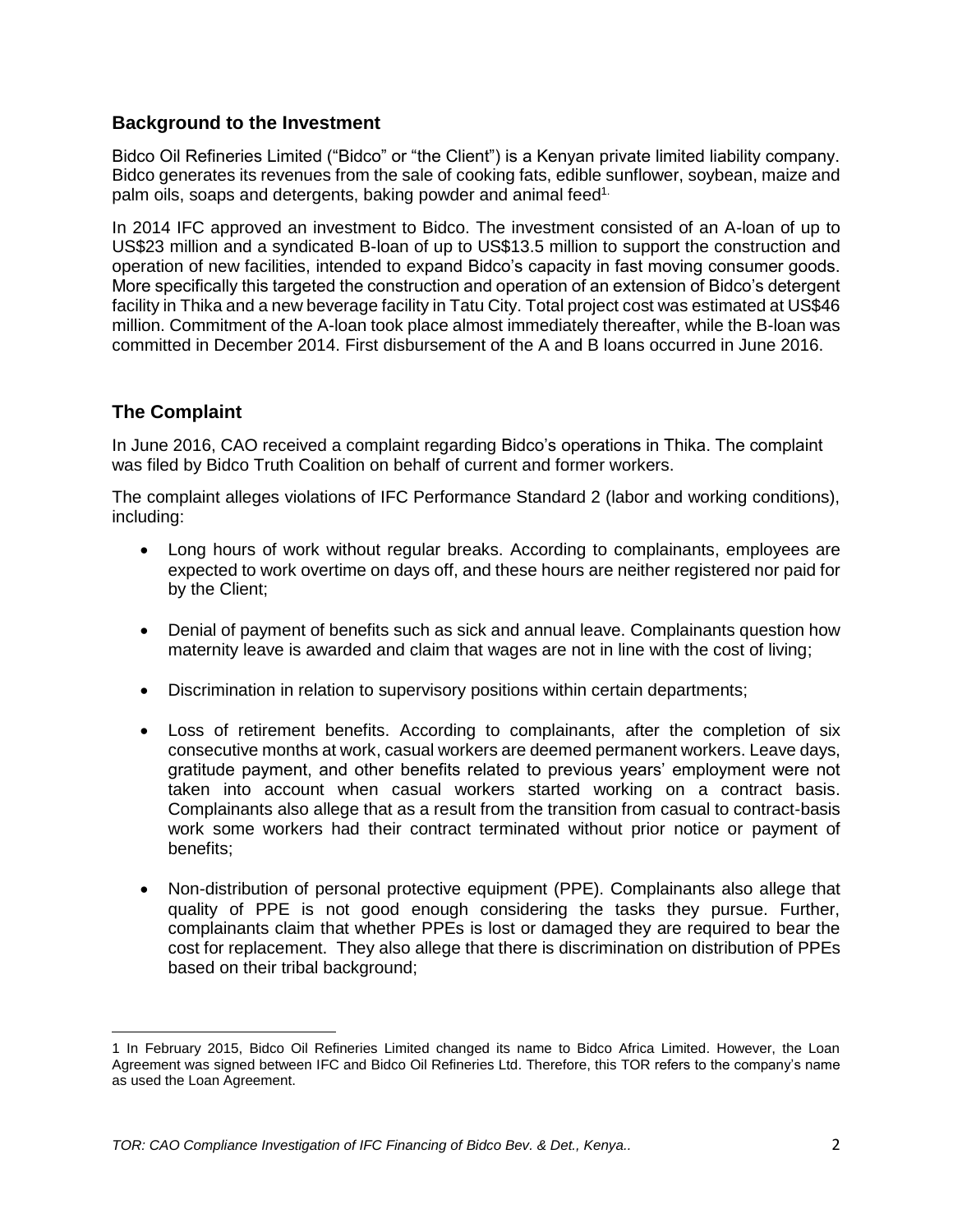- Inadequacy of first aid care. They claim that there is no trained medical staff on site and whenever a worker is injured or needs medical attention, referrals to the hospital are made under the sole discretion of supervisors. The complainants also claim that many workers do not get medical coverage or compensation due to job related injuries;
- Lack of a grievance mechanism. Workers also allege they fear to present complaints and have their contracts terminated because workers suffer reprisals from management whenever they present their grievances;
- Lack of freedom of association. Complainants allege that workers would like to be represented by the Kenya Union of Commercial Food and Allied Workers, which is located in Thika and not by the current Union, which is the Chemical and Allied Workers Union of Kenya, located in Nairobi. They also allege that workers fear retaliation and discrimination if they join a union. They claim that there have been instances where reprisals were felt and unionized workers were victimized.

In response to the issues raised in the complaint, the Client's view is that it meets relevant requirements and that in many cases its policies and practices go beyond what is required by Kenya's labor laws.

CAO determined that the complaint was eligible and carried out an assessment. As there was no agreement among the involved parties to proceed with a CAO-facilitated dispute resolution process, the complaint was transferred to the CAO compliance function for appraisal in December, 2016.

In March, 2017 CAO released its compliance appraisal in relation to the complaint, and decided to conduct a compliance investigation of IFC's E&S performance in relation to the project.

#### **Scope of the Compliance Investigation**

The focus of this CAO compliance investigation is on IFC, and how IFC assured itself of the environmental and social performance of its investment at appraisal and during supervision.

The approach to the compliance investigation is described in the CAO Operational Guidelines (March 2013), and states that the working definition of compliance investigations adopted by CAO is as follows: "*An investigation is a systematic, documented verification process of objectively obtaining and evaluating evidence to determine whether environmental and social activities, conditions, management systems, or related information are in conformance with the compliance investigation criteria*."

As set out in CAO's appraisal report, CAO will conduct a compliance investigation of IFC's investment in the client in relation to the issues raised in the complaint.

The compliance investigation will consider whether IFC's investment in the client was appraised, structured and supervised in accordance with applicable IFC policies, procedures and standards. It will also consider whether IFC's Policy and Performance Standards on Environmental and Social Sustainability (PS) provide an adequate level of protection. The CAO appraisal report identified specific concerns regarding the application of IFC's Sustainability Framework to the investment. Therefore, the investigation will focus on the adequacy of: